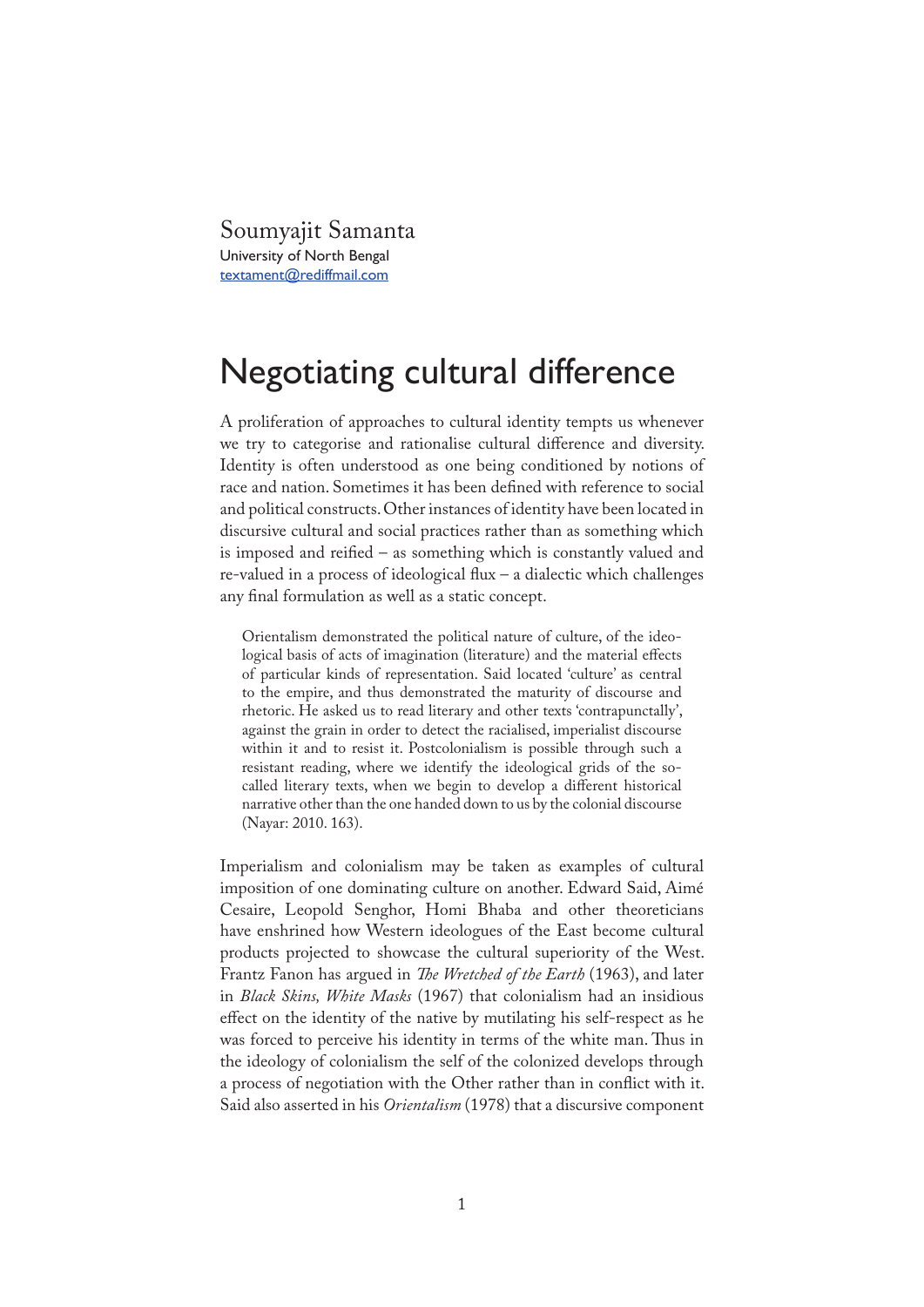existed in the colonial project. The East in primitive terms was created by the literary or discursive thought process of the European mind. The European mind had made use of the discursive apparatuses of representation like archaeology, literary, history, music, ethnography, political theory and social commentary. This epistemological onslaught prepared the way for cultural domination and military conquest. But during the postcolonial phase, when nations were slowly declaring their independence, people who were erstwhile colonized, started asserting their identity and self in acts of confrontation with the European powers. They perceived their difference from a dominating power in political, social and psychological terms.

It is an interesting study as to how the image of Indian civilization was constructed by European travelers like Bernier, as well as colonial scholars like Max Muller and James Mill. Up till the nineteenth century people in India were quite open about sexuality. Indeed, there were written accounts as well as graphical representations on temples. But with the advent of the British, the Victorian fear of sexuality stifled the natural discourse of Indians and induced repression and fear among the Muslims. This was how the colonial cultural approach warped the particular prevalent Indian social practices in the nineteenth century.

In her "Culture Based Negotiation Styles" ( July, 2003), Michelle LeBaron has cited an anonymous article disseminated by James T. Felicita, head of contract systems for NASA Systems division, titled "Negotiating with the Americans", in which the writer con�ates nation and culture in intercultural relations "unlike the Japanese, the Americans are not racially or culturally homogenous (LeBaron 2003: i)." She has indicated that even though it is difficult to characterize any national or cultural approach to negotiation, generalizations are frequently drawn.

Such attempts at generalization takes into account contextual factors like time, setting, situation, stakes, history between the parties, nature of the issue, individual preferences, interpersonal dynamics and mood (Le Baron 2003: 1). Though it is not always useful to generalize an individual's approach to culture, but it may be practically useful to define some patterns and habits that define what is normal in negotiation since they are not culturally bound but may be designated as culturally defined common sense (LeBaron 2003:1). It is true that there exists many kinds of differences occurring across cultures, and that cultural groups are too diverse and changing contexts too in�uential to resist definitive description. However, as LeBaron indicates, we should be aware of a caveat before outlining these generalizations, it is that "most of the ways of studying culture, communication, and negotiation are derived largely from western concepts (LeBaron 2003:1)."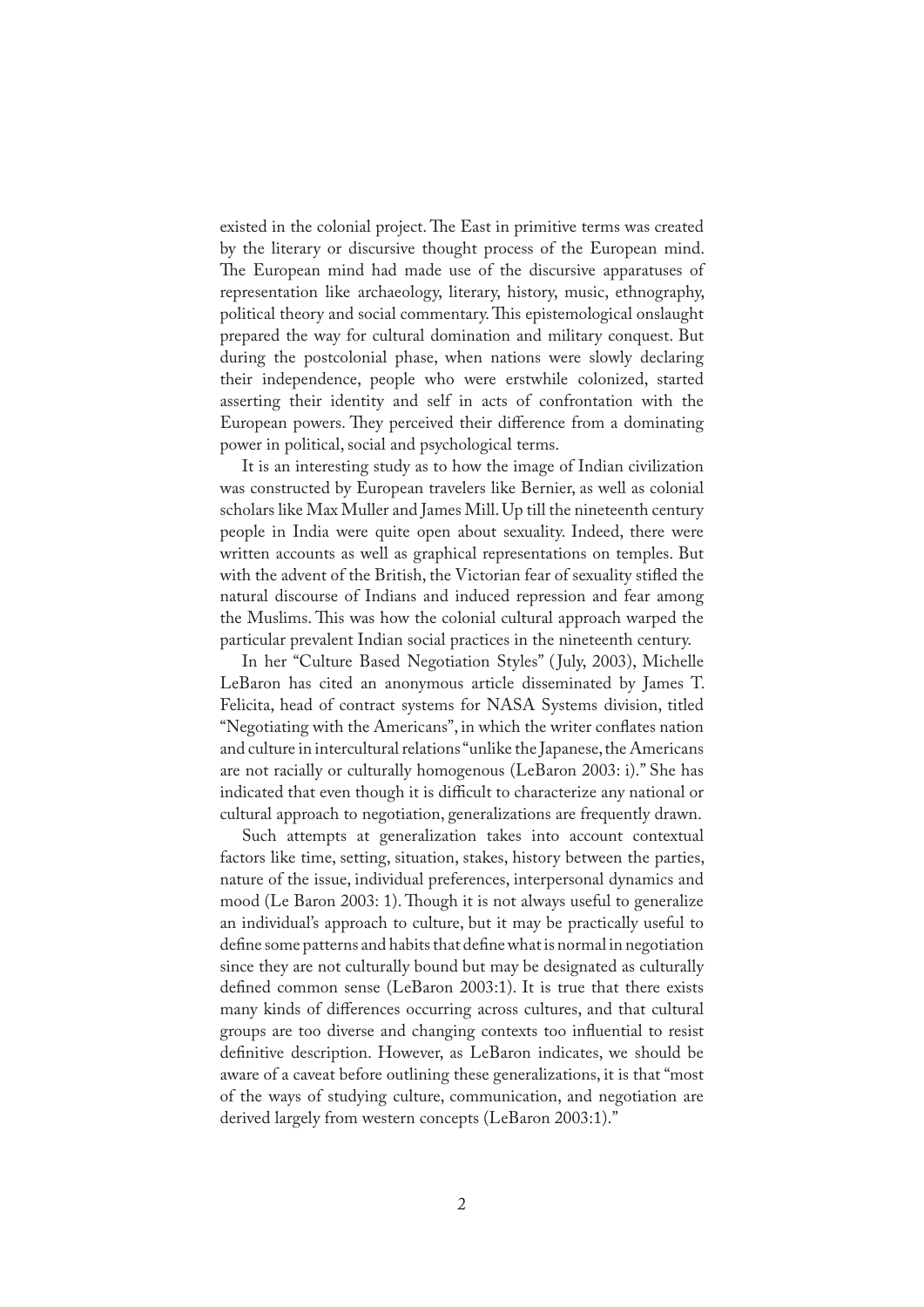Internationally acclaimed experts like Hofsted, Hall, Kluckholn, Strodtbeck, Carbaugh have identified different tools for analyzing cultural differences as they relate to negotiation. As indicated by LeBaron, two broad different orientations to time exist across the world, namely, monochromic and polychromic. The monochromic approaches to time are linear, sequential and involve focusing on one thing at a time and are common to European culture especially in Germany, Switzerland, Scandinavia and the U.S. The polychromic approach involves simultaneous movement of multiple things and people and the time spent in interaction is more elastic than any fixed schedule. This is widespread in Mediterranean and Latin cultures, including France, Italy, Greece, Mexico and in Eastern and African cultures.

Another dimension of time relevant to negotiations is the focus on past, present, or future. Cultures like Iran, India, and the Far East are categorized by Carbaugh as past-oriented. The United States, he indicates, tends to be oriented to the present and the near-future. Latin America leans toward both present and past orientations. As detailed in other essays, indigenous people in North America combine a pastand future- oriented approach to time that stretches seven generations forward and back. Negotiators focused on the present should be mindful that others may see the past or the distant future as part of the present. Negotiators for whom time stretches into the past or the future may need to remember that a present orientation can bring about needed change (LeBaron 2010: 2).

Paul Gilroy in his book, *There Ain't no Black in the Union Jack: the Cultural Politics of Race and Nation* (2002) has posited the absence of Black cultures in the constituents of the English nation in his excellent exposition of the idea of multicultural America – as an instance of Black culture in contest, contact and con�ict with the White. In other words,

�e black Atlantic, in his work of the same title (1993) becomes the space of diaspora and transnational cultures. Whereas earlier diaspora studies focused on the origin- new home binary, Gilroy argued that hybrid spaces emerge when African cultures meet European ones and vice versa. Adapting Du Bois' notion of 'double consciousness' Gilroy proposed that right from the time of the slave trade Africans moving towards the 'new world' became diasporic, with a consciousness of both European and African cultures. This double consciousness, for Gilroy, is a productive cultural condition (Nayar 2010: 233).

�e idea of transculturation, a term coined by Marie Louis Pratt in her study of travel writing in *Imperial Eyes: Travel Writing and*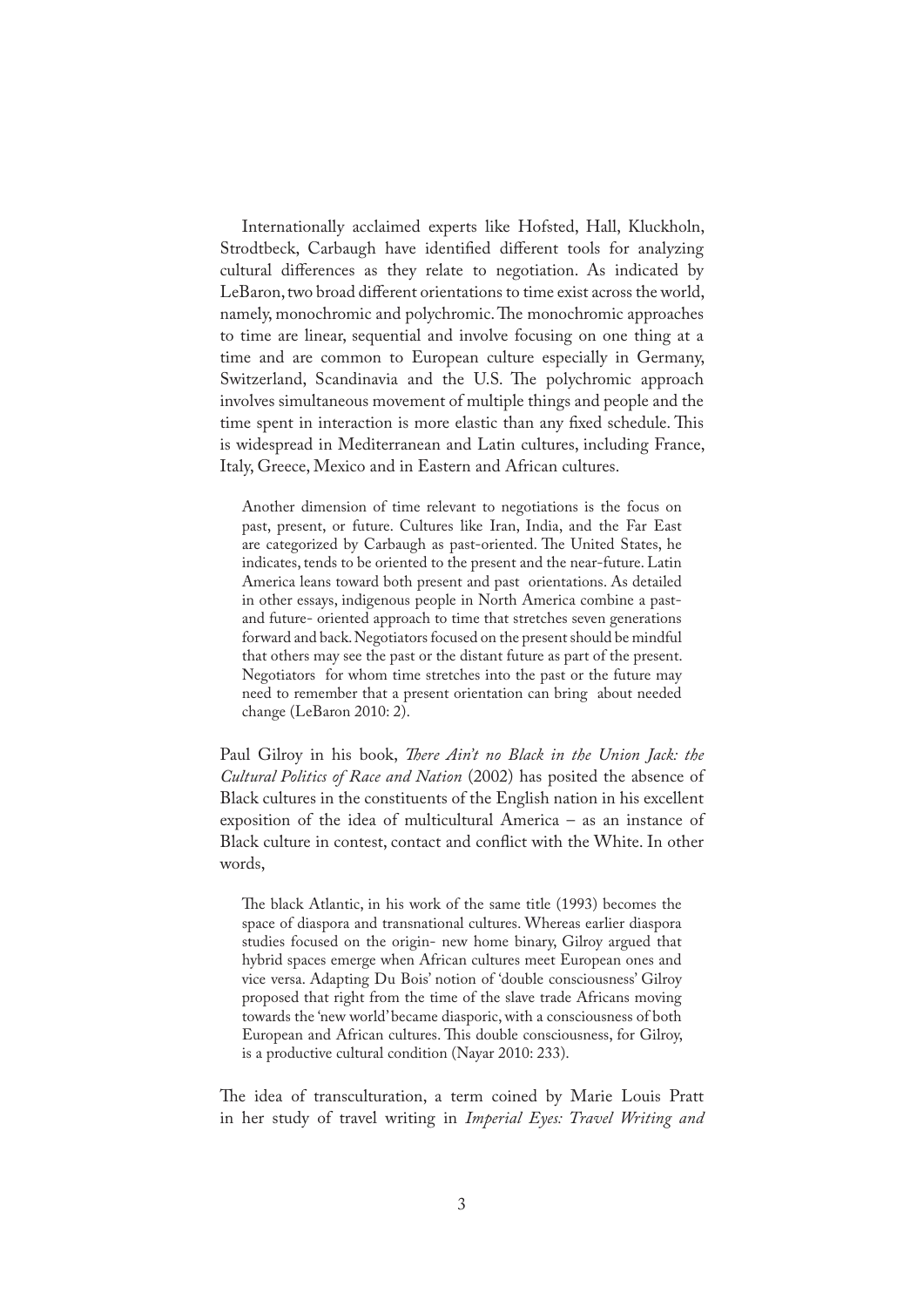*Transculturation* (1995) explains an interesting cultural phenomenon. The idea that transculturation works both ways has been advocated by both Gilroy and Marie Pratt. Africans learn from Europeans, adapt and later merge with European cultures while Europeans become acquainted with African culture and recognize their Otherness. African American authors illustrate this double consciousness and thereby exemplify diaspora as a productive cultural process. In this way acculturation and transculturation becomes an interactive cultural space. Stuart Hall in *Old and New Identities, Old and New Ethnicities* (2000) has argued for shifting and multiple identities even within the context of British culture, thus raising one of the most contentious issues in contemporary cultural studies-the intersections of race and national identity. In his book he has offered us a glimpse into the hybrid British identity with its associated blackness:

People like me who came to England in the 1950s have been there for centuries; symbolically, we have been there for centuries. I was coming home. I am the sugar at the bottom of the English cup of tea. I am the sweet tooth, the sugar plantations that rotted generations of English children's teeth. There are thousands of others beside me that are, you know, the cup of tea itself----Not a single tea plantation exists within the United Kingdom. This is the symbolization of English identity  $-1$ mean what does anybody in the world know about an English person except that they can't get through the day without a cup of tea. Where does it come from? Ceylon-Sri Lanka, India. That is the outside history that is inside the history of the English. There is no English history without that other history (2000:147).

We can indeed identify some of the present issues surrounding cultural diversity and difference especially in the aftermath of 9/11 and in the last decades of the 20<sup>th</sup> century. These questions roughly concern questions of identity in national, racial and political terms in the context of both localized and globalised cultural forms. Cultural studies today resolve around displaced and mutated identities of family, origins and "native" cultures in third-generation immigrants especially the spaces where there is an intersection of racial-ethnic identity with national identity. However, poststructural notions of identity pose a challenge to cultural misconceptions in the notion of "cultural �x points" as has been noted by Fredt Jandt (1995). Even Judith Butler in her influential work *Gender Trouble* (1990) has emphasized that "identity is performatively constituted" and which echoes Simone de Beauvoir's assertion that "one is not born, but rather becomes," underlining that being a woman is a process, a becoming, rather than a fixed identity. In other words, Butler has suggested that one cannot act or acquire an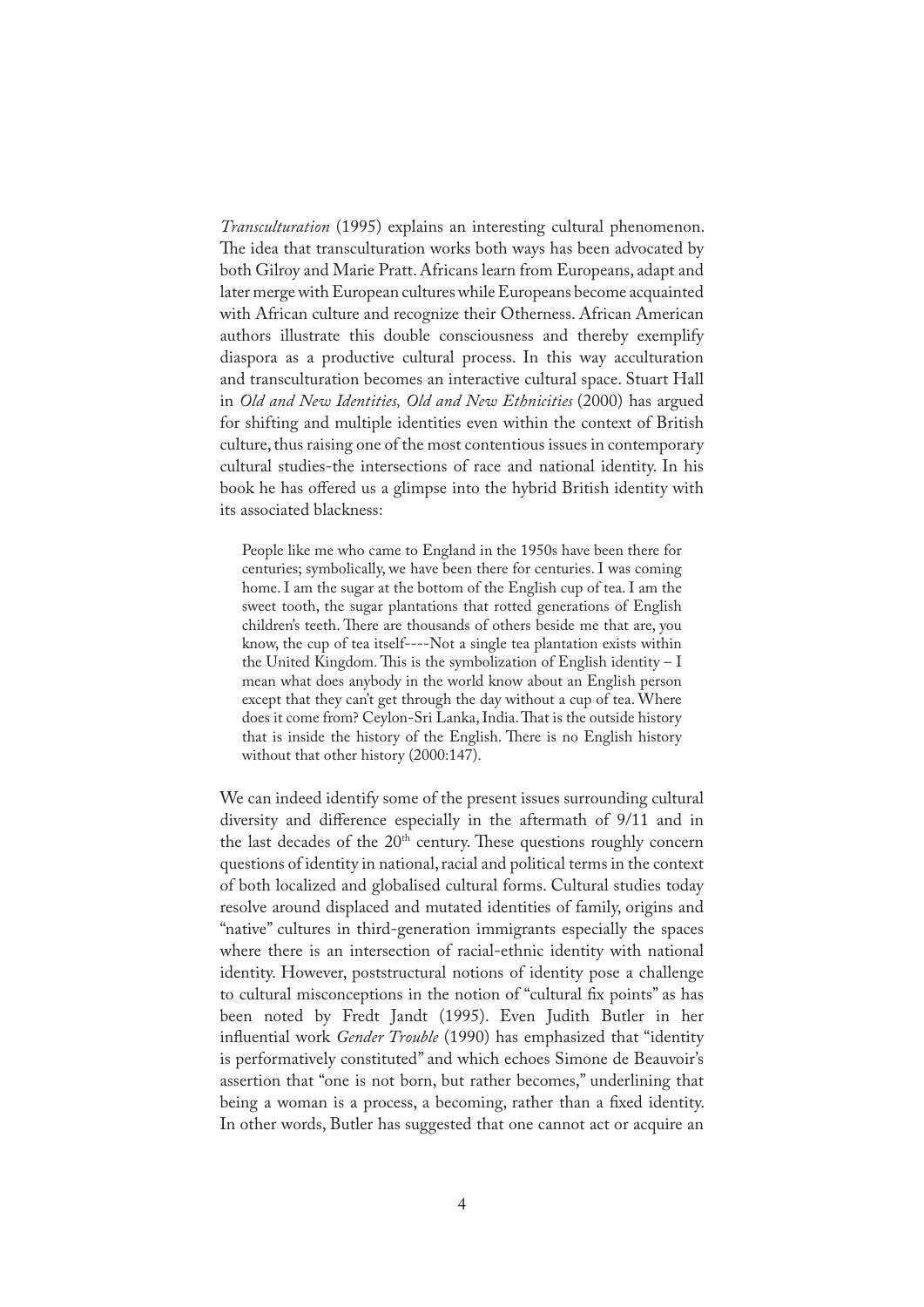identity outside this system of discourses and that the subject is never static, a stable, cogent identity. Stuart Hall and McGrew (1992), along with others like Gergen (1985, 1991, 1997) have also reiterated that there is no single monolithic identity but decentralized or multiple and often contradictory identities.

*II*

Richard Evanoff in his work, *Universalist, Particularist, and Constructivist Approaches to Intercultural Dialogue on Ethics* (2004) has identified two principal approaches to intercultural studies, which can help us in an understanding of cultural difference and the consequent ways and means necessary to negotiate such diversity. One is the universalist approach to intercultural ethics which seeks "convergence on the basis of forms of rationality, knowledge, values and so on, which are assumed to be universally valid for all cultures (Evanoff: 2004.1). On the other hand "the particularist suggestion is that since all forms of rationality, knowledge, values, ethics are relative to particular cultures, no convergence is possible and cultural diversity should simply be accepted (Evanoff: 2004.1). In strictly *universalist* terms any negotiation between cultures must be preceded by an empirical discovery of a common core of ethical norms and principles across cultures. As professed by Wiredu (1996) and Macer (1994), universalism in cultural studies has a modernist orientation and a post Western Enlightenment legacy. It envisages a homogenization of cultures, which has a teleological drift towards a single goal and tends to assess progress in unilinear terms. But as such cultural difference cannot always be homogenized since multiple, often contradictory identities resist such simplification and should rather be negotiated. Sometimes this is fraught with some problems. Asians, Blacks adopting and melting with the pot of American culture have a lot of problems today with reinstating their own identities, discourses and ethnicities.

Thus Subaltern studies in Latin America especially *The Latin American Subaltern Studies* Reader (2001) questions the processes of homogenization and segregation on which hegemonic practices of representation are based. The Afro-descendants and indigenous women in Costa Rica are successful in critically analyzing and transforming such hegemonic discourses by focusing on intersections between gender, sexuality as well as ethnicity as social categories of differentiation. Thus the basic idea is to dismantle the Western hegemonic discourses on modernity and insist on individual heterogenic practices.

Individuals are produced, changed, reproduced by cultures. The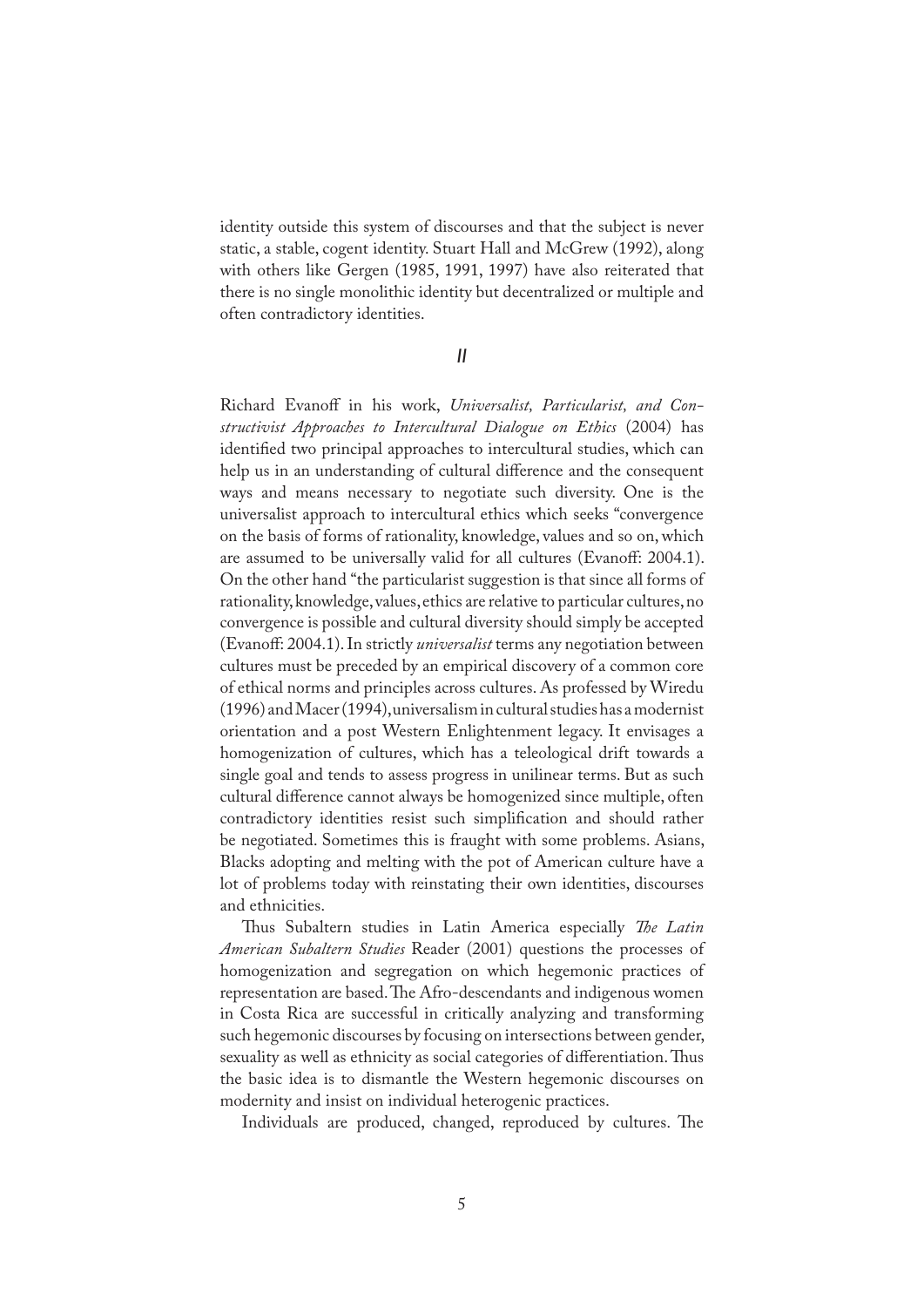Western colonial imposition on the Orient was a violent upheaval on the people of the middle East, Africa, Indian subcontinent and South-East Asia, where they had to accommodate themselves to the sweeping revolutionary ideologies and were forced to change their ways of life, vision, social practices, along with the adoption of a foreign language as their linguistic medium and lifestyle. The entire social practices and lifestyle of the Orient in the nineteenth century illustrate a history of transformation in terms of the adoption of new values and ethos of a new world order. Again, the Renaissance in 17<sup>th</sup> century Europe had a later manifestation in India especially in 19th century Bengal with the advent of Europeans on the Indian subcontinent.

Cultures are also produced, changed, reproduced by individuals. The rise of Arab nationalism, and Zionism have changed the face of the Middle East forever. Displaced intellectuals from Europe to America during World War II have had a lasting impact on the ideological climate of America. The birth of Indian nationalism in leaders like Mohandas Karamchand Gandhi, Subhas Chandra Bose, and Rabindranath Tagore have enunciated a secular state in India. Hanif Kureshi and Khaled Hosseini as well as Bharati Mukherjee or Jhumpa Lahiri have illustrated in their novels how adoption of culture can influence individuals or how can individuals adopt, adapt and be adept in creating new nuances within a dominant culture. Indeed, a perusal of postcolonial literature shows the complex interaction between the cultures of Europeans and that of the East. Such an interaction was possible due to the palimpsest nature of Eastern cultures where the dominating culture lies like a layer upon the dominated as in Salman Rushdie's novels*, �e Moor's Last Sigh* (1995) and *�e World Beneath Her Feet* (1999)*.*

Politicization of cultures and identity may be seen in the Islamisation of social practices, ideology and politics in Pakistan, Afghanistan, Iran and Iraq. The conflation of religion, politics and culture occurs in the ulema's teachings, social practices leading to the reification of religious identities thereby precluding cultural interaction and obviating democracy. On the other hand, depoliticization of identity may be seen in the prevalence of a Hindu Muslim brotherhood in the silk industry of Varanasi (India), despite con�icts they have produced a unique narrative in terms of trade, effectively catering to the interests of both communities. Such complex interactions between rival religions have successively depoliticized social practices and facilitated reproduction of existing power structures.

Intercultural practices have also been codified in the domain of arts, cinema and literature and which cuts across race, nation and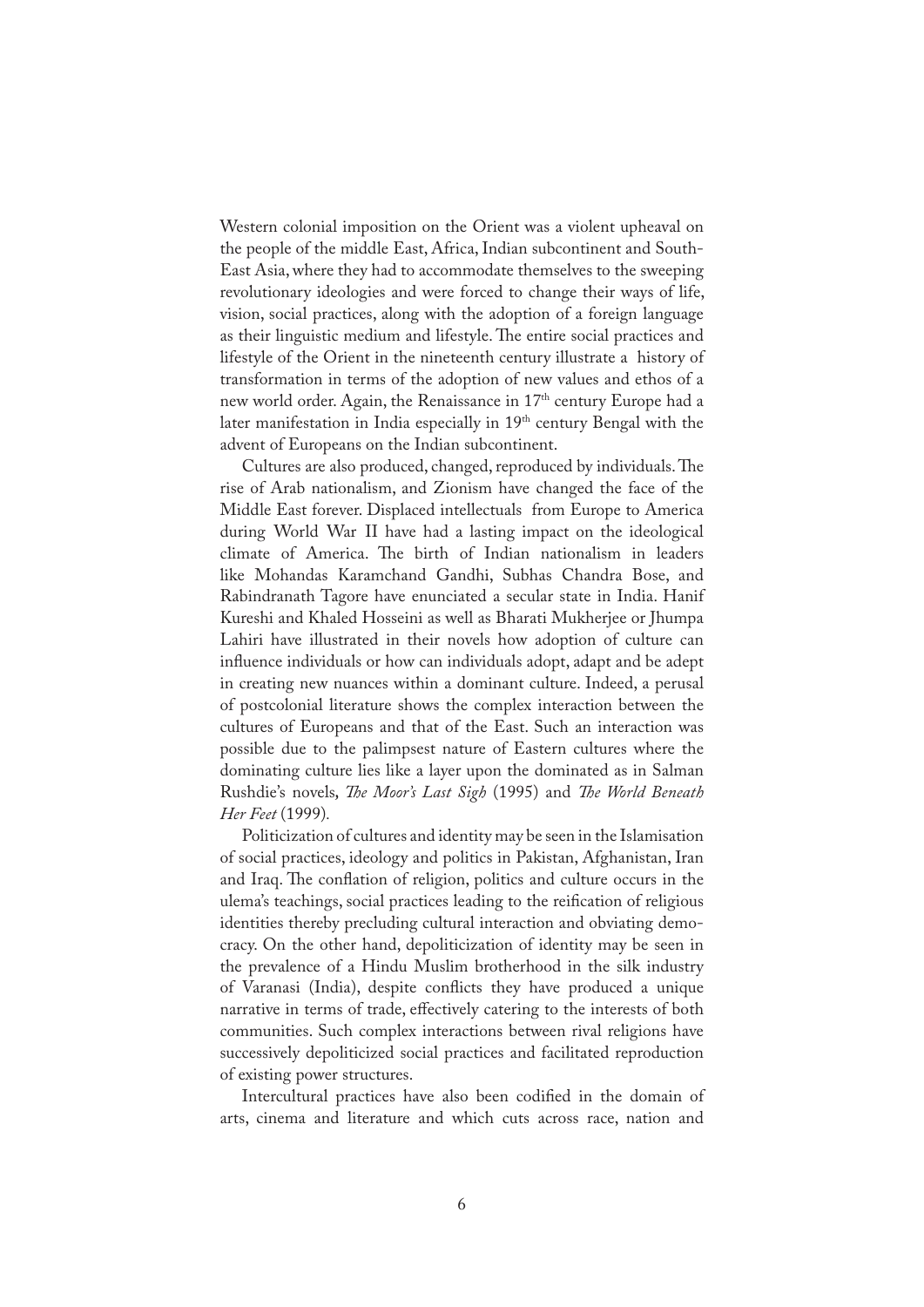religion. Cinema, for example produces its own formula for film production whether in Hollywood or Bollywood and depends on its institutionalizing of fables, stories, narratives and people. In this way the codification of certain social practices through the spectacular and the gorgeous in *�e Godfather* (1972) trilogy highlights the subversion of cultural practices. Media popularizes the vulgar and the low, the forbidden and the bizarre in ornate portrayals of characters, thereby institutionalizing ways of being and ways of doing which cuts across cultural differences. Cinema highlights intercultural dialogue in various modalities, whether it is the screening of *�e Great Gatsby* (1974) or *Slumdog Millionaire* (2008) or the *Goal* (2006) trilogy.

Evanoff insists that

Partcularist approaches to intercultural dialogue on ethics are based on the idea that each has its own particular values and norms which are incommensurable with those of other cultures. That different cultures conceptualise the world in different ways, hold to different forms of rationality, and construct different values and ethical systems can be taken as an empirical fact which is well-documented in the fields of both anthropology and intercultural communication.------Validity is determined by the cultural system of which one is a part; hence, what is real, true, right and beautiful in one particular cultural context may not be real, true, right and beautiful in another cultural context (Evanoff: 2004.5-6).

Actually, the idea of moral relativism entails the claim that differences between cultures ought to be respected and accepted on their own terms and that such contrasting features are irreconcilable. Negotiations between cultures require that there should be a common basis for cooperation and mutual action for solving problems of a transcultural nature rather than merely insisting on cultural difference. It is the aim of intercultural studies to create an environment for negotiation between two or more cultures, which come into contact with each other either conflicting or amicably.

Postmodern perspectives on ethics is allied with particularism, which critiques the notion of history as progress moving towards a single teleological goal and ridicules any attempt to simplify cultural difference (Bauman:1993). Lyotard has likewise cautioned against any single unified vision of the world and insisted on a multiplicity of language games in which none can be privileged over others. Any discourse which assume universality or purport to be "metanarratives" are totalizing in character, since it perpetrates "violence to the heterogeneity of language games (Lyotard: 1979.xxv). The postmodern approach to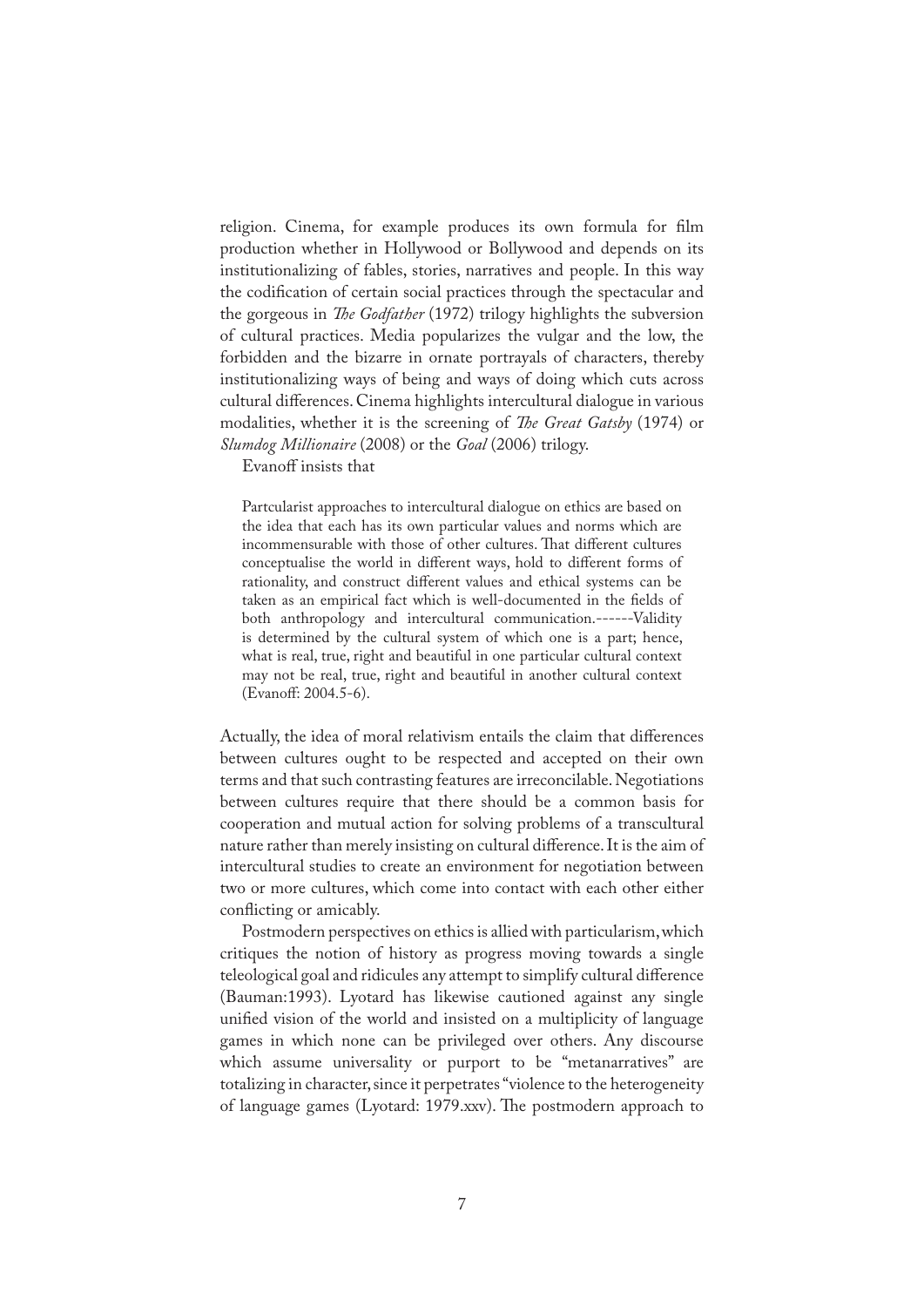intercultural communication, therefore, precludes any foundational, universal claims regarding knowledge, values, ethics which seeks meaningful dialogue across cultures. The ideological orientation of postmodernism is towards partcularism, individualism and a multilinear conception of cultural development, and which envisages cultures as developing distinct forms of life in relative isolation from one another. And in its most extreme form such particularism may give rise to different versions of racial, nationalist and religious isolationism.

## *III*

In his work, *An Introduction to Intercultural Communication: Identities in a Global Community* (2009), Fred Jandt attempts to answer the epistemological question: "How do we know?" He states that social constructionism answers that reality is a product of symbolic interaction within social groups. But the idea that reality is subjective conflicts with the notion of objectivity itself. On the other hand, the Sapir-Whorf hypothesis contends that reality is embedded in culture's language and, in certain aspects, "comes performed (Jandt: 2009.130)." The constructivist approach as outlined by Evanoff lies midway between the twin extremes of culture as subjective and differential, particular and as objective, generalized or universal. The basic operational concept tends towards an active dialogue both within and between cultures, thereby accepting their differences as well as initiating a dialogue on intercultural ethics which has the prospect of offering both a radical critique of existing social arrangements and a creative imagining of new alternatives.

In this way

By fostering a willingness to learn in a receptive but critical way from other traditions, cultures may also be able to achieve more synergetic relationships with each other. Such, in fact, is the goal of the constructivist approach to intercultural dialogue on ethics---( Evanoff: 2004.9).

When problems are shared across cultures only then can common issues be understood and new ethical formulas created. Cultures are relative but they are also affiliated to particular cultural traditions. In this context constructivism adopts a dialogical approach, thus engaging in a

dialectical form of rationality which is not only self-reflexive but also able to engage itself with a variety of different cultural perspectives. While it cannot be assumed that individuals from different cultures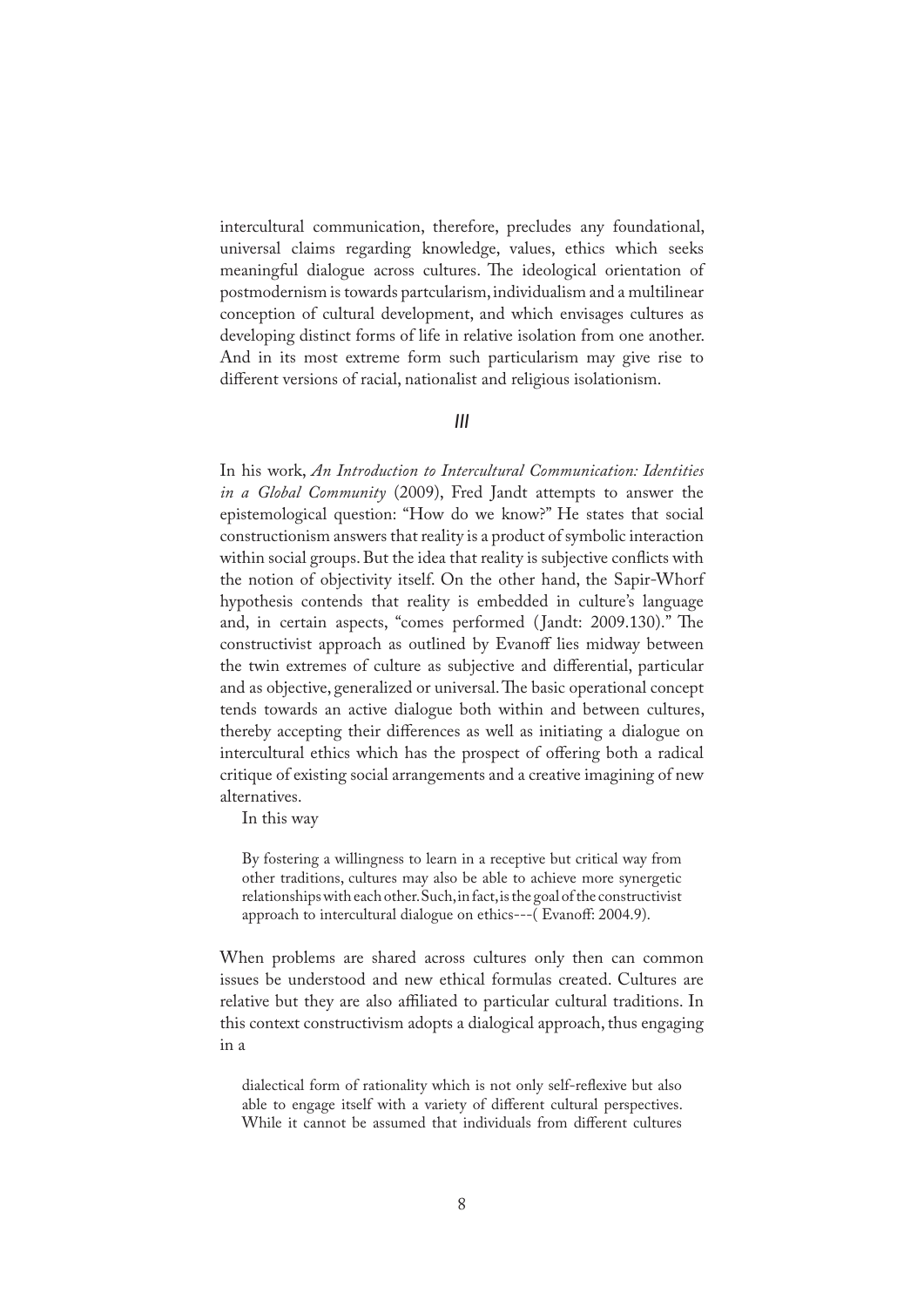will automatically arrive at a shared ethical perspective on the basis of preexisting understandings, values, or reasoning strategies, common ground can nonetheless be constructed through a dialogical process in which both sides critically reflect on what is positive and negative within their respective traditions and imaginatively seek to integrate positive aspects of both traditions into a wider conceptual framework (Evanoff : 2004. 10).

Cultural pluralism and difference can, therefore, be actively confronted, understood and negotiated not in isolation from other cultures but through dialectical interaction with Others. Such an interactionist perspective theorises aesthetic beauty, knowledge, meaning and values without universalizing human perceptions and values or subjectivising the psycho-social cultural process. In such terms cultural con�ict leads nowhere and produces no signification. The mind rationalizes and engages itself with cultural difference and thereby discovers meaning, values and ethics arising out of the interactive dialogue between historically and culturally situated actors on the one hand and an objectivity enshrined in ideology and time-honoured institutions on the other.

This acquires significance in today's globalization, which is a product of both universalized as well as localized discourses in the best instances of consumerist ideology. Thus cultural collision produces at best a penchant for cultural collusion; where antithetical ideologies interact, collude and consume each other but at the same time retaining their identity and integrity. The literature of postcolonialism may be understood in such terms as overcoming not only its antithesis but isolationism by having recourse to essentials and values of other, erstwhile dominating cultures, appropriating them, making their own and even using their language and malleability to write back at them. Salman Rushdie, V.S. Naipaul, Wole Soyinka, Chinua Achebe as well as other Afro-Asian writers have revolutionized writing since they use the cultural content of the Empire to strike or write back to it. In such terms cultural dissonance leads to cultural negotiation and integration.

Intercultural studies cut across cultural traditions and attempts to identify some common referential basis for cultural interaction. Putnam has claimed that in intercultural dialogue

----we are not claiming to stand outside our own tradition, let alone outside of space and time, as some fear; we are standing within a tradition, and trying simultaneously to learn what in that tradition we are prepared to recommend to other traditions and to see what in that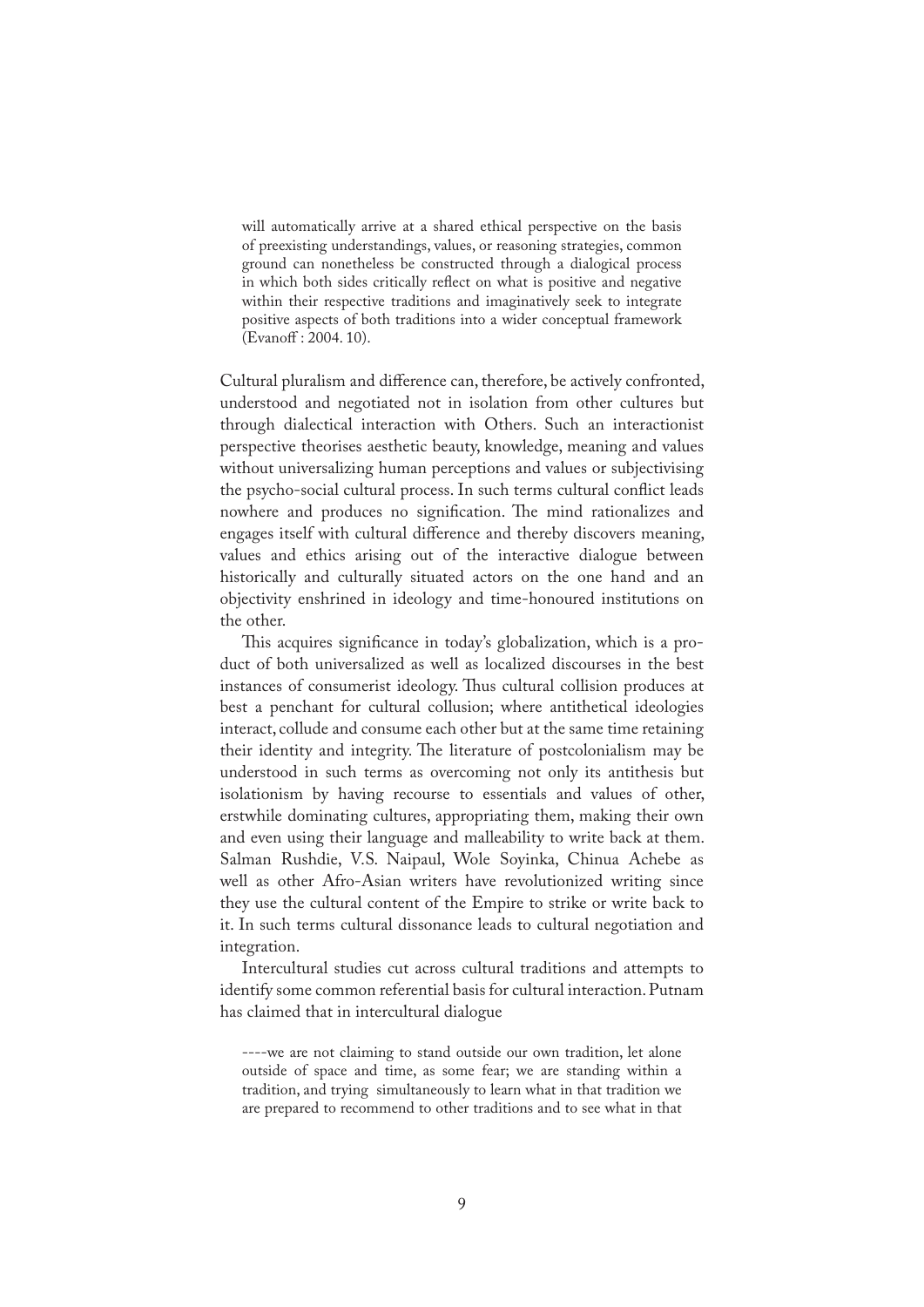tradition may be inferior----inferior either to what other traditions have to offer, or to the best that we may be capable of (Putnam: 1993.155).

However, as in all intercultural exchanges there is the danger of the domination of one cultural interlocutor over another. In such interventionist enterprise all cultural exchanges might not be transparent or equivalent but in the process there is also the comfort that in such dialogue there is the possibility of the emergence of epistemological insight into the differing cultural perspectives, thereby precluding a universal panacea of a common cultural norm. Finally, we can gain consolation from the fact that irreconcilable cultural isolationism has been overcome and the limiting perspectives of one particular culture have been opened to the discerning light of others.

## References

Apel, K. O. *Towards a Transformation of Philosophy.* London. 1980.

Applegate, J.& Sypher, H. "A Constructivist Outline", in Gudykunst, W.B.(ed.). *Intercultural Communication Theory-Current Perspectives. International and Intercultural Communication* Annual, vol. VII. Beverley Hills. 1983.

Applegate, J. L. & Sypher, H. E*. A Constructivist �eory of Communication and Culture*. In Y. Y. Kim & W. B. Gudykunst (Eds.), *�eories in intercultural communication* (pp. 41–65)*.* Newbury Park. 1988.

Bauman, G. *�e Multicultural Riddle-Rethinking National, Ethnic, and Religious Identities*. London. 1999.

Bauman, Z. *Postmodern Ethics.* Oxford .1993.

Beauvoir, S. The Second Sex. (H.M.Parshley trans.). Penguin.1972.

Benhabib, S. *Critique, Norm, and Utopia: A Study of the Foundations of Critical �eory.* New York. 1986.

Benhabib, S. *Situating the Self: Gender, Community, and Postmodernism inContemporary Ethics.* Cambridge. 1992.

Butler, J. Gender Trouble. New York. 1999.

Carbaugh,D. *Cultures in Conversation.*New Jersey. 2005.

Child, I. L. "Socialization" in G. Lindzey (Ed.), *Handbook of social psychology* (vol. 2, pp. 655–692). Cambridge. 1954.

Condon, J. C. & Yousef, F. *An Introduction to Intercultural Communication.*  New York. 1975.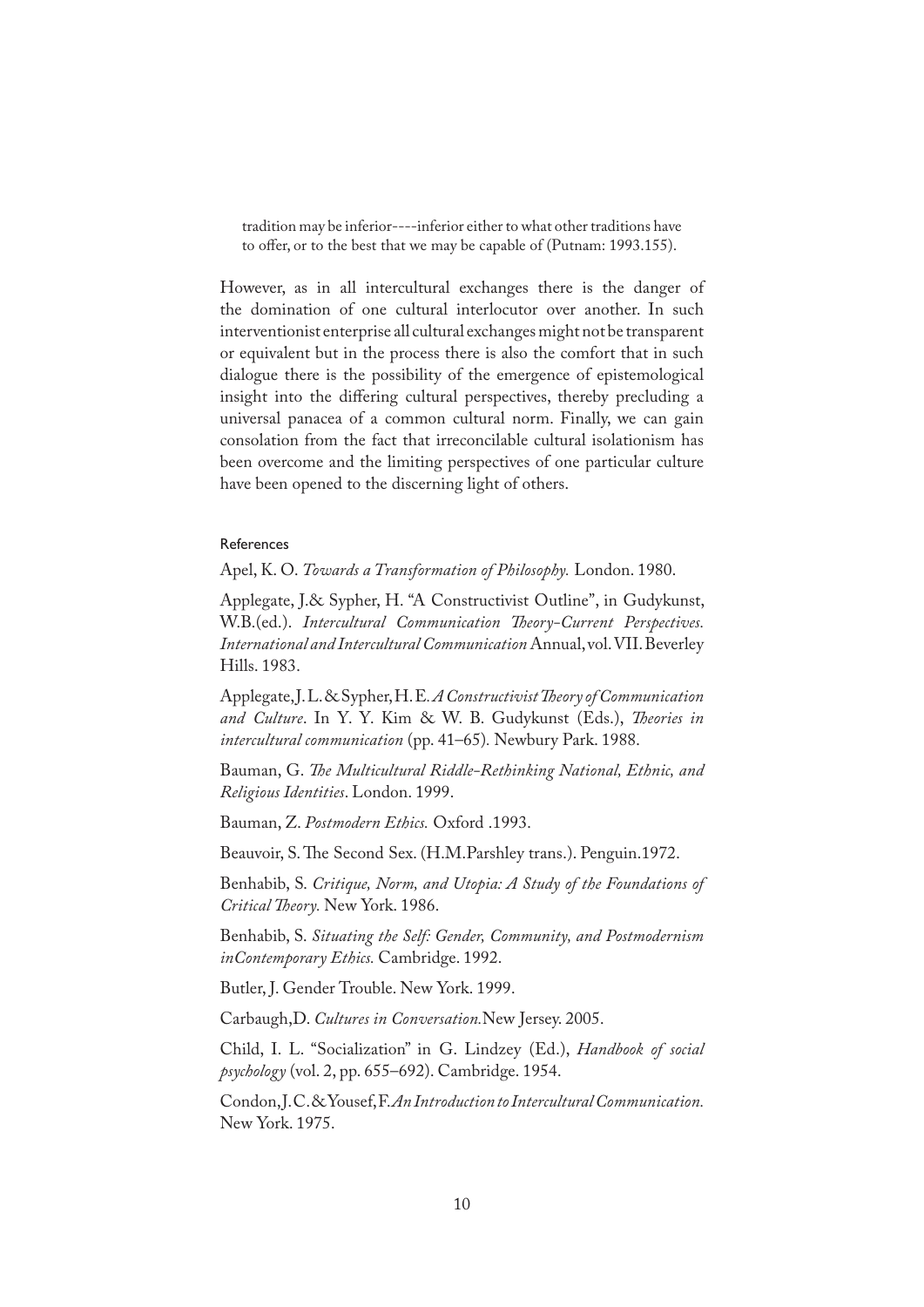Dower, N. *World Ethics: �e New Agenda.* Edinburgh. 1998.

Evanoff, R. "Intercultural ethics: New ways of learning to get along with each other". In *Language and Culture in International Communication* (pp. 143-225). Tokyo: Research Institute of Aoyama Gakuin University and Center for Research in International Studies.1996.

Evanoff, R. "A Constructivist Approach to Intercultural Ethics". *Journal of Asian and International Bioethics* 8, 84–87. 1998.

Evanoff, R. "Towards a Constructivist Theory of Intercultural dialogue". In N. Honna & Y. Kano (Eds.), *International Communication in the 21st Century* (pp. 109–153). Tokyo. 1999.

Evanoff, R. "Universalist, Relativist, and Constructivist Approaches to Intercultural ethics. "*International Journal of Intercultural Relations* 28, 439–458. 2004.

Evanoff, R. Integration in Intercultural Ethics. *International Journal of Intercultural Relations* 30, 421–437. 2006a.

Evanoff, R. "Intercultural Ethics: A Constructivist Approach". *Journal of Intercultural Communication* 9, 89–102. 2006b.

Gilroy, P. "There Ain't no Black in the Union Jack: the Cultural Politics of Race and Nation." New York. Journal of Intercultural Communication. 2002.

Gilroy, P. *�e Black Atlantic: Modernity and Double Consciousness*. London. 1993.

Gilroy, P. *There Ain't No Black in the Union Jack: The Cultural Politics of Race and Nation*. London. 1993.

Gudykunst, W.B. (ed.). "Intercultural Communication Theory-Current Perspectives" in *International and Intercultural Communication* Annual, vol VII. Beverley Hills: Sage. 1983.

Gudykunst, W. "Anxiety/ Uncertainty Management (AUM) Theory: Current Status", in Wiseman, R.L. (ed.). *Intercultural Communication �eory. International & Intercultural Communication Annual*, vol. XIX. Thousand Oaks: Sage. 1995.

Habermas, J. *Moral Consciousness and Communicative Action* (C. Lenhardt & S. W. Nicholsen, Trans.). Cambridge. 1989.

Habermas, J. *Justification and Application: Remarks on Discourse Ethics* (C. Cronin, Trans.). Cambridge. 1993.

Hall, S. "Old and New Identities, Old and New Ethnicities" in *Back & Solomos*, 144–153. 2000.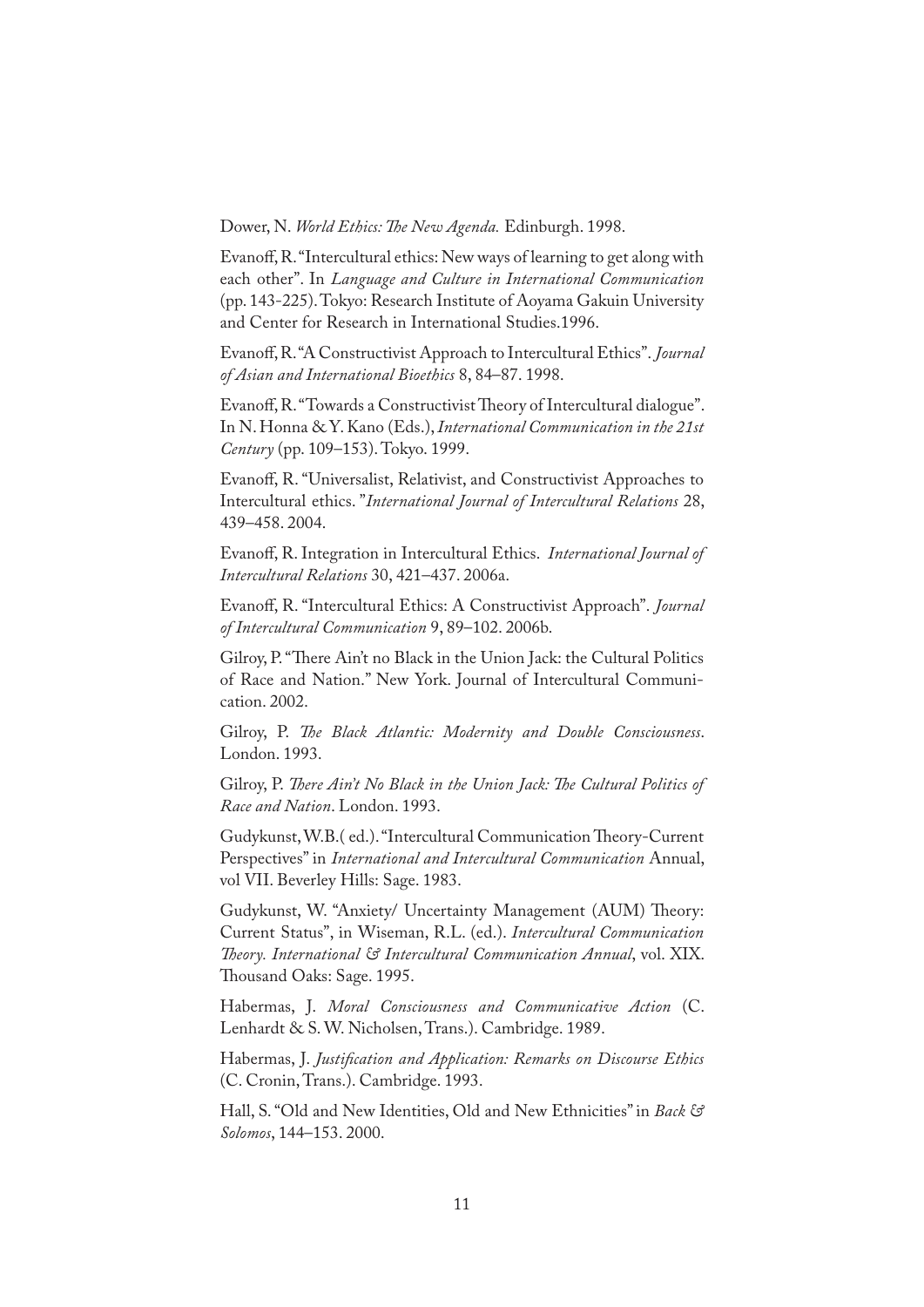Hatch, E. *Culture and Morality.* New York. 1983.

Hofstede,G. Culture's Consequences: International Differences in Work-related Values. London. 1980.

Holenstein, E. Human Equality and Intra- as well as Intercultural Diversity. *�e Monist* 78, 65–79. 1995.

Hollis, M. & Lukes, S. (Eds.). *Rationality and Relativism.* Oxford. 1982.

Jandt, F. Intercultural Communication- An Introduction. Thousand Oaks; Sage. 1995.

Jandt, F. *An Introduction to Intercultural Communication: Identities in a Global Community.* C.A.: Sage.2009.

Jensen, I. "Intercultural Communication. Constructions of Cultural Identity between Young people", in *Nordicom-Information*, nr, 4/1997.

Jensen, I. "The Practice of Intercultural Communication" in *Journal of Intercultural Communication*, VI. Feb. 2003.

Kohlberg, L. *�e Philosophy of Moral Development: Moral Stages and the Idea of Justice.* San Francisco. 1981.

Kohlberg, L. *�e Psychology of Moral Development: �e Nature and Validity of Moral Stages.* San Francisco .1984.

LeBaron, M. "Culture-Based Negotiation Styles" in Guy & Heidi Burgess (eds.). Beyond Intractability. Con�ict Research Consortium. U. of Colorado. 2003.

<http:www.beyondintractability.org.essay/culture\_negotiation>

Lyotard, J. F. *�e Postmodern Condition: A Report on Knowledge*

(G. Bennington & B. Massumi, Trans.). Minneapolis. 1979.

Macer, D. R. J. *Bioethics for the people by the people.* Christchurch: Eubios Ethics Institute.1994.

MacIntyre, A. After Virtue: A Study in Moral Theory. London. 1985.

Midgley, M. "Trying out one's new Sword". In R. Fogelin (Ed.), *Twenty Questions* (pp. 587–590)*.* San Diego. 1988.

Mannheim, K. *Ideology and Utopia: An Introduction to the Sociology of Knowledge.* New York. 1936.

Nayar, P.K. *Contemporary Literary and Cultural �eory: From Structuralism to Ecocriticism*. Pearson: New Delhi.2010.